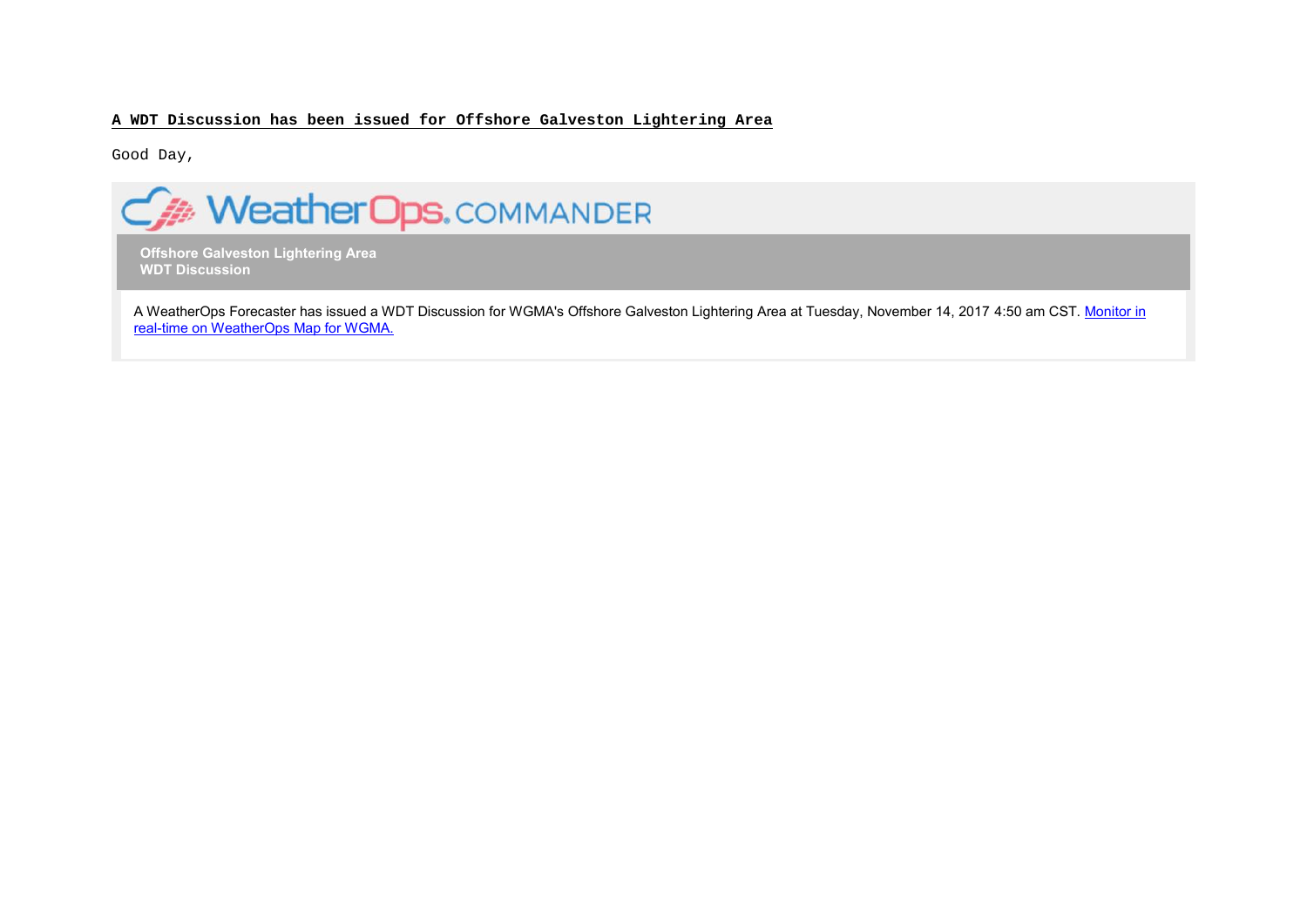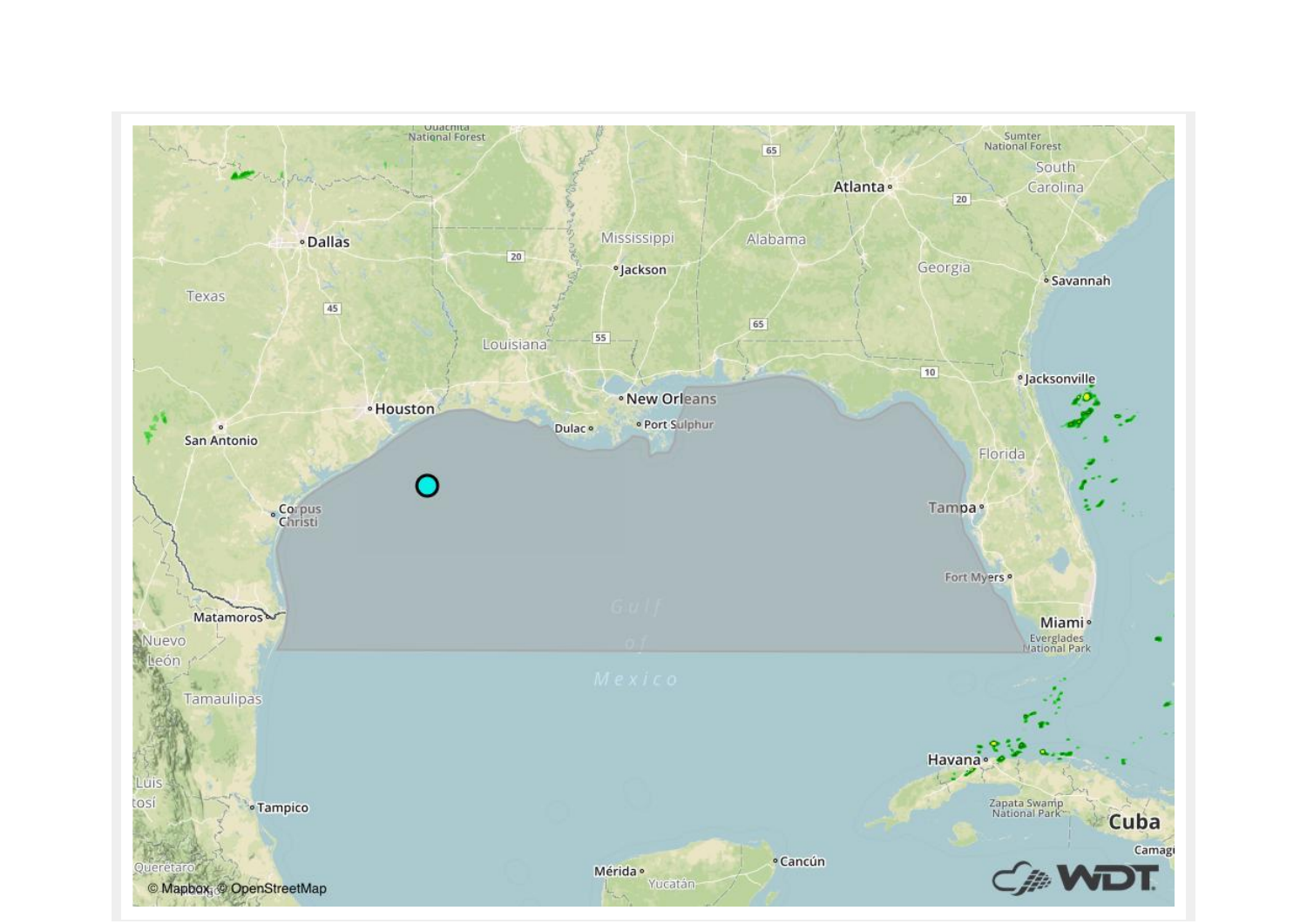### **Gulf of Mexico Synopsis - November 14, 2017**

Northeasterly winds will continue to relax and veer to a more easterly direction for the eastern and central Gulf, and a southeasterly direction for the western Gulf throughout the day today and into tomorrow as a high pressure system continues to build to the northeast of the Gulf. Gentle to moderate sustained winds with moderate to fresh wind gusts will be likely throughout today, with moderate seas lessening to slight levels from north to south. Most of the Gulf will remain rather dry today, but the southwestern portion of the Gulf, where southeasterly winds are pulling in some tropical moisture, will have a low chance of some isolated showers throughout today.

ECMWF surface winds, sea-level pressure, and 6-hour precipitation valid 1200 UTC November 14: http://metgen-images.aws.wdtinc.com.s3.amazonaws.com/images/ehres/gom/2017111400/tp/2017111400\_f12\_gom\_tp.gif

ECMWF surface winds, sea-level pressure, and 6-hour precipitation valid 1200 UTC November 15: http://metgen-images.aws.wdtinc.com.s3.amazonaws.com/images/ehres/gom/2017111400/tp/2017111400\_f36\_gom\_tp.gif

ECMWF surface winds, sea-level pressure, and 6-hour precipitation valid 1200 UTC November 16: http://metgen-images.aws.wdtinc.com.s3.amazonaws.com/images/ehres/gom/2017111400/tp/2017111400\_f60\_gom\_tp.gif

### **A WDT Discussion has been issued for Port of Tampa Fairway Anchorages**

Good Day,



**Port of Tampa Fairway Anchorages WDT Discussion**

A WeatherOps Forecaster has issued a WDT Discussion for WGMA's Port of Tampa Fairway Anchorages at Tuesday, November 14, 2017 5:50 am EST. Monitor in real-time on WeatherOps Map for WGMA.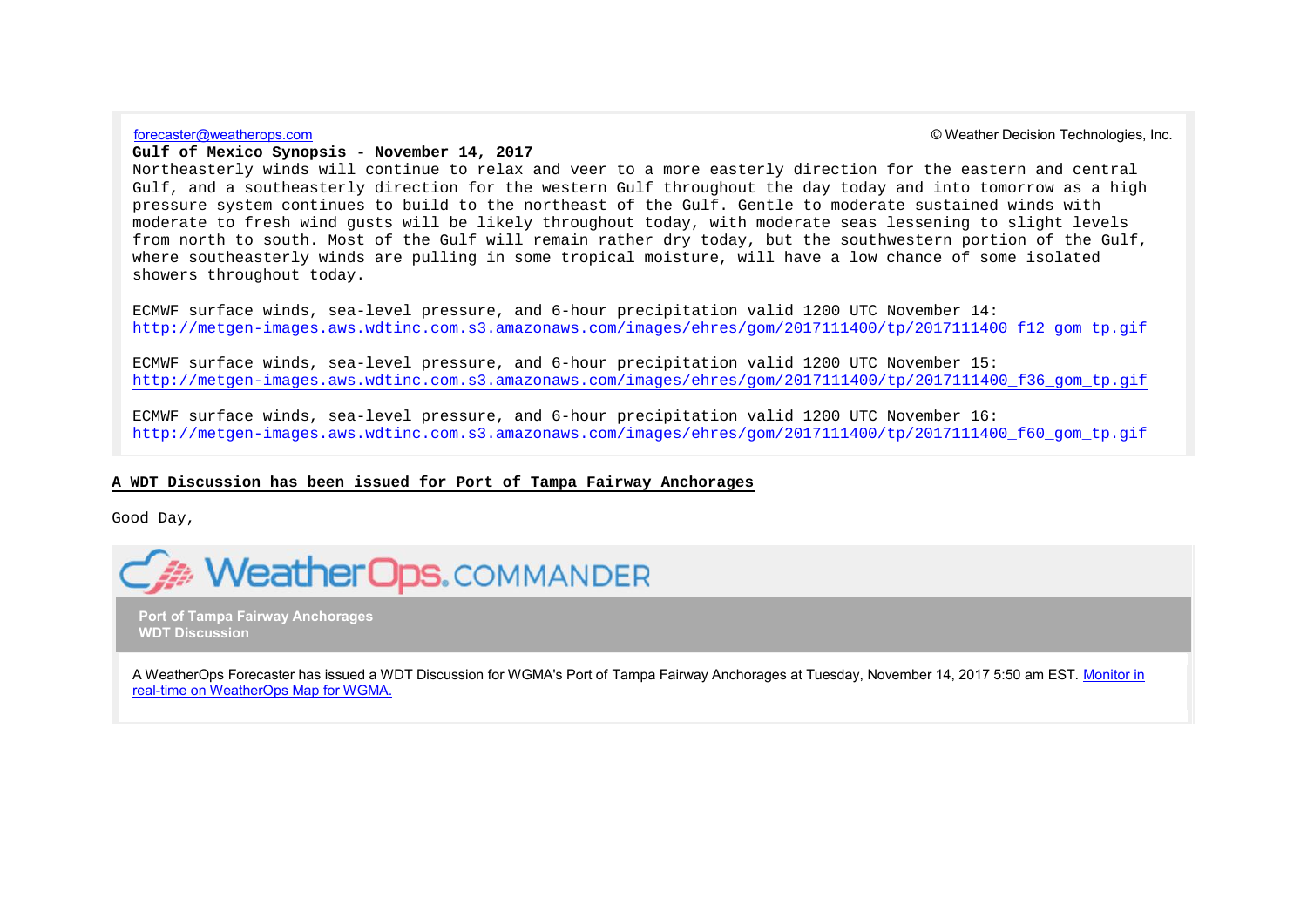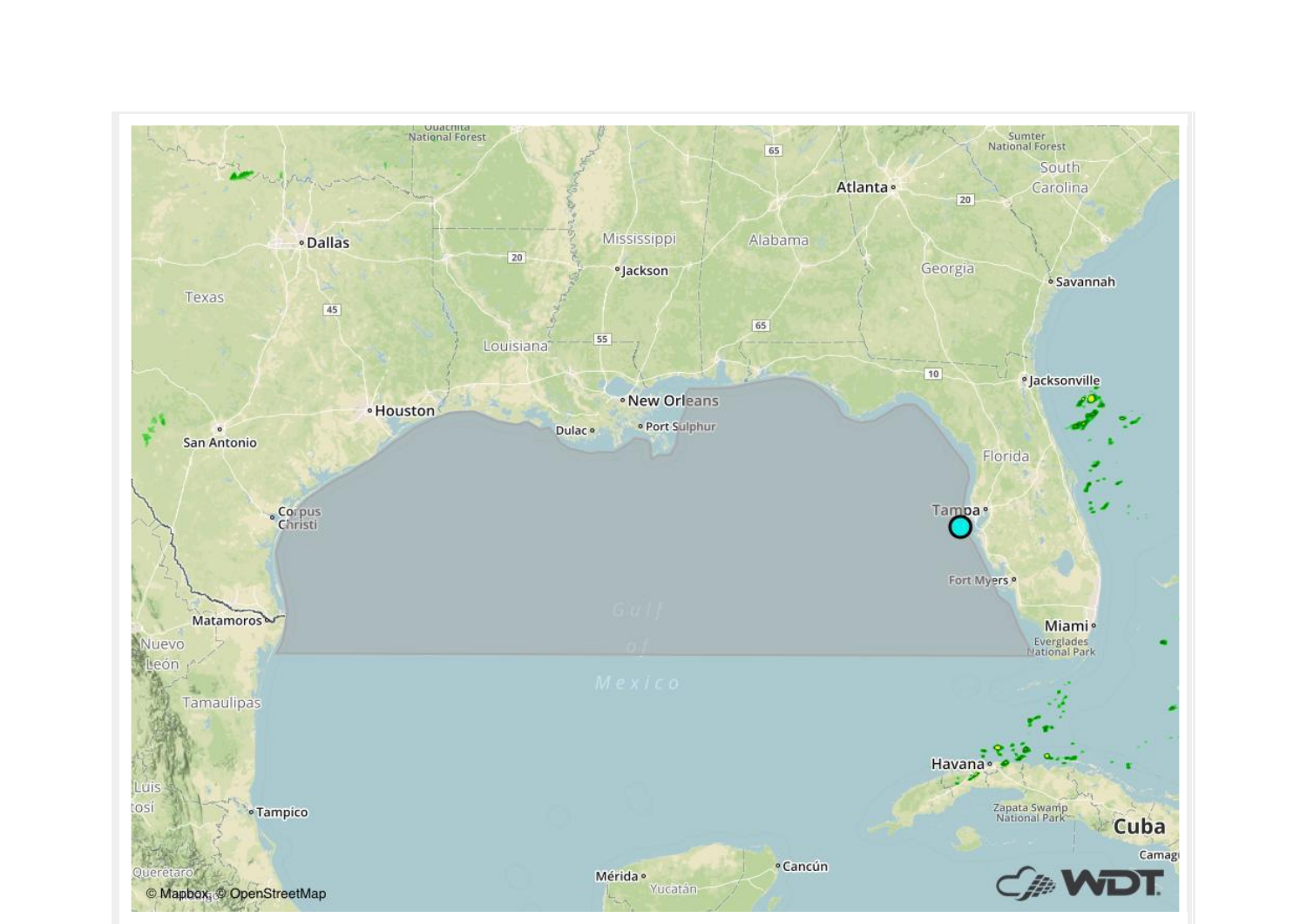### **Gulf of Mexico Synopsis - November 14, 2017**

Northeasterly winds will continue to relax and veer to a more easterly direction for the eastern and central Gulf, and a southeasterly direction for the western Gulf throughout the day today and into tomorrow as a high pressure system continues to build to the northeast of the Gulf. Gentle to moderate sustained winds with moderate to fresh wind gusts will be likely throughout today, with moderate seas lessening to slight levels from north to south. Most of the Gulf will remain rather dry today, but the southwestern portion of the Gulf, where southeasterly winds are pulling in some tropical moisture, will have a low chance of some isolated showers throughout today.

ECMWF surface winds, sea-level pressure, and 6-hour precipitation valid 1200 UTC November 14: http://metgen-images.aws.wdtinc.com.s3.amazonaws.com/images/ehres/gom/2017111400/tp/2017111400\_f12\_gom\_tp.gif

ECMWF surface winds, sea-level pressure, and 6-hour precipitation valid 1200 UTC November 15: http://metgen-images.aws.wdtinc.com.s3.amazonaws.com/images/ehres/gom/2017111400/tp/2017111400\_f36\_gom\_tp.gif

ECMWF surface winds, sea-level pressure, and 6-hour precipitation valid 1200 UTC November 16: http://metgen-images.aws.wdtinc.com.s3.amazonaws.com/images/ehres/gom/2017111400/tp/2017111400\_f60\_gom\_tp.gif

## **A WDT Discussion has been issued for Galveston Anchorage**

Good Day,



**Galveston Anchorage WDT Discussion**

A WeatherOps Forecaster has issued a WDT Discussion for WGMA's Galveston Anchorage at Tuesday, November 14, 2017 4:50 am CST. Monitor in real-time on WeatherOps Map for WGMA.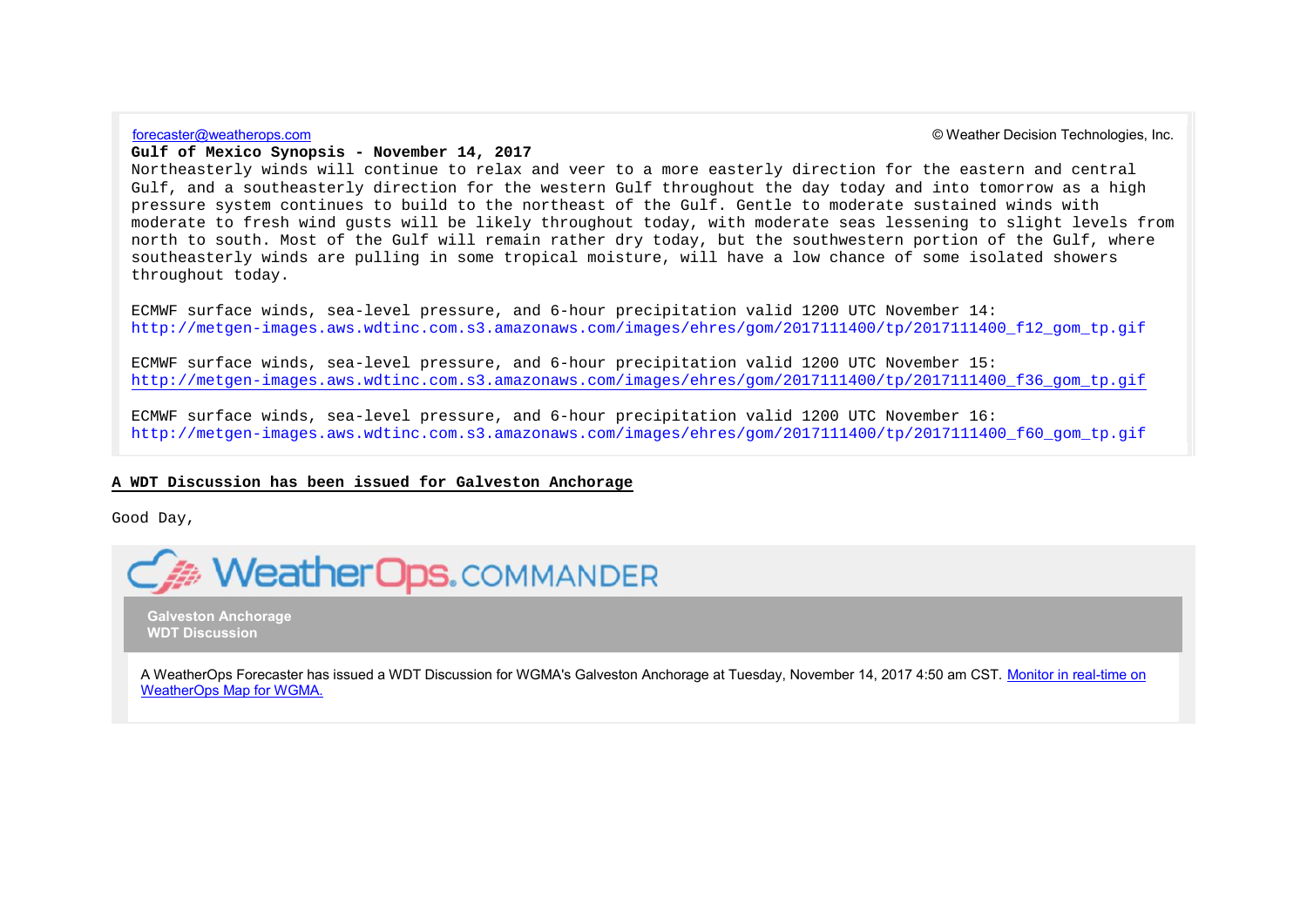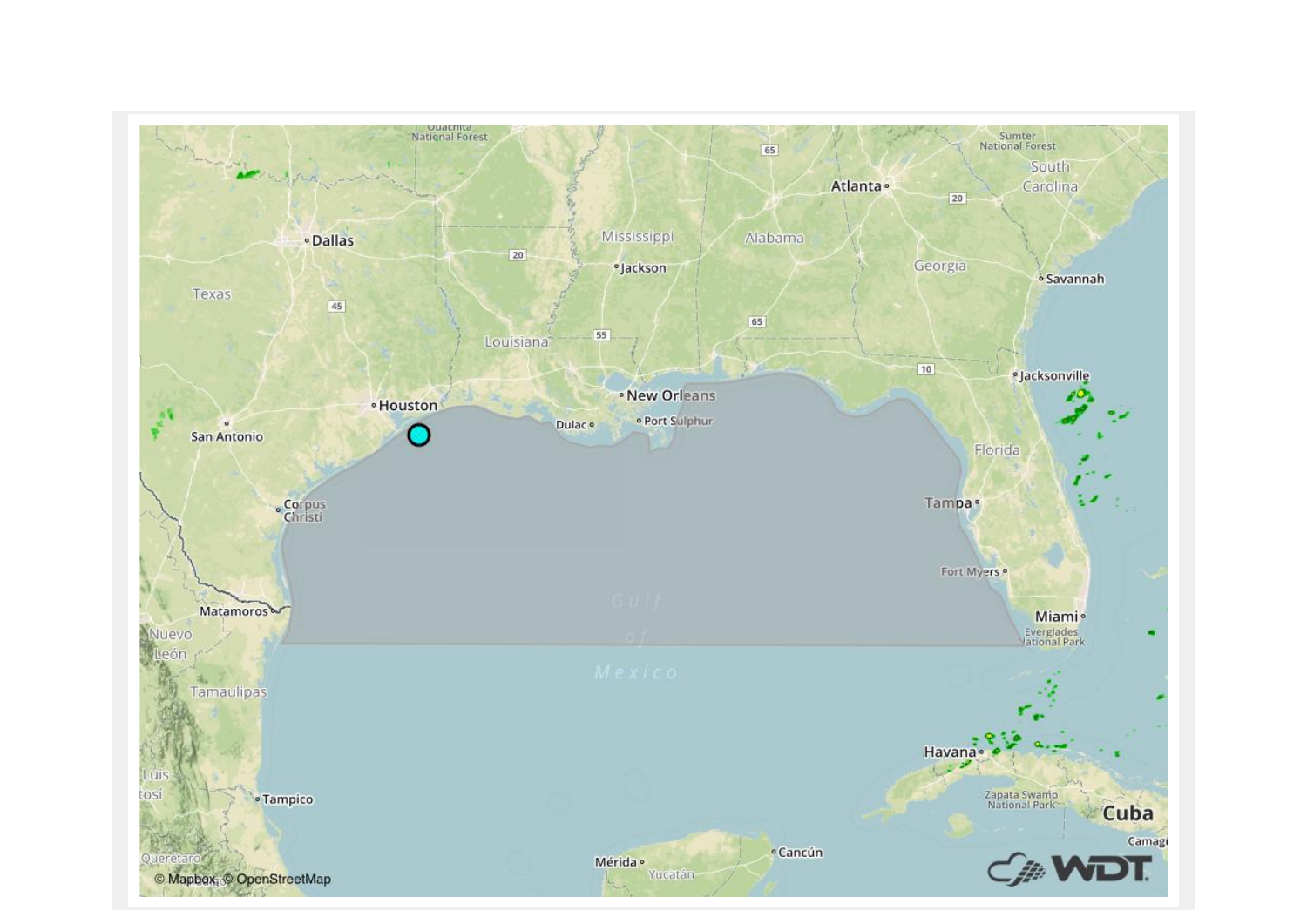### **Gulf of Mexico Synopsis - November 14, 2017**

Northeasterly winds will continue to relax and veer to a more easterly direction for the eastern and central Gulf, and a southeasterly direction for the western Gulf throughout the day today and into tomorrow as a high pressure system continues to build to the northeast of the Gulf. Gentle to moderate sustained winds with moderate to fresh wind gusts will be likely throughout today, with moderate seas lessening to slight levels from north to south. Most of the Gulf will remain rather dry today, but the southwestern portion of the Gulf, where southeasterly winds are pulling in some tropical moisture, will have a low chance of some isolated showers throughout today.

ECMWF surface winds, sea-level pressure, and 6-hour precipitation valid 1200 UTC November 14: http://metgen-images.aws.wdtinc.com.s3.amazonaws.com/images/ehres/gom/2017111400/tp/2017111400\_f12\_gom\_tp.gif

ECMWF surface winds, sea-level pressure, and 6-hour precipitation valid 1200 UTC November 15: http://metgen-images.aws.wdtinc.com.s3.amazonaws.com/images/ehres/gom/2017111400/tp/2017111400\_f36\_gom\_tp.gif

ECMWF surface winds, sea-level pressure, and 6-hour precipitation valid 1200 UTC November 16: http://metgen-images.aws.wdtinc.com.s3.amazonaws.com/images/ehres/gom/2017111400/tp/2017111400\_f60\_gom\_tp.gif

## **A WDT Discussion has been issued for Port of Corpus Christi Fairway Anchorage**

Good Day,



**Port of Corpus Christi Fairway Anchorage WDT Discussion**

A WeatherOps Forecaster has issued a WDT Discussion for WGMA's Port of Corpus Christi Fairway Anchorage at Tuesday, November 14, 2017 4:50 am CST. Monitor in real-time on WeatherOps Map for WGMA.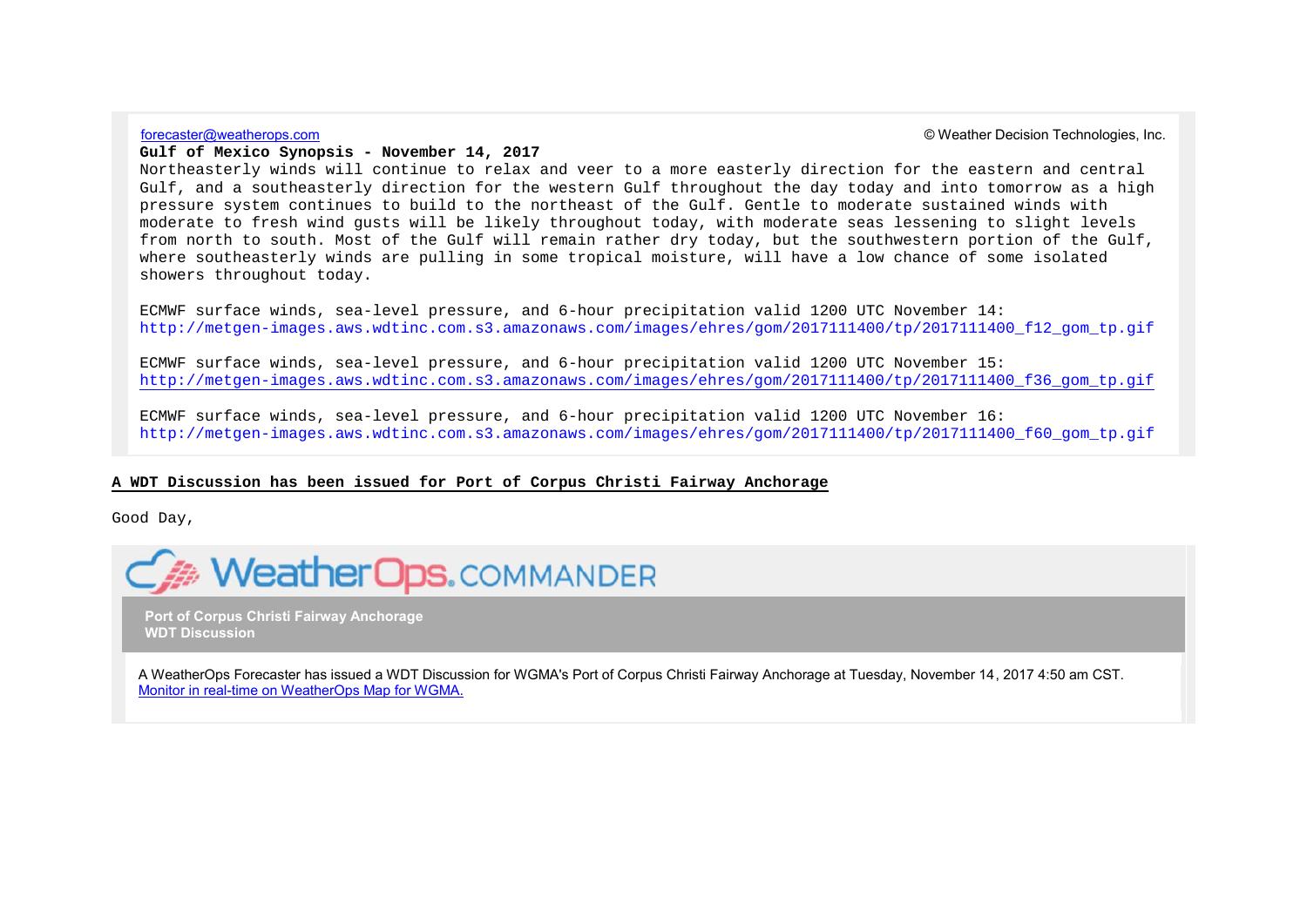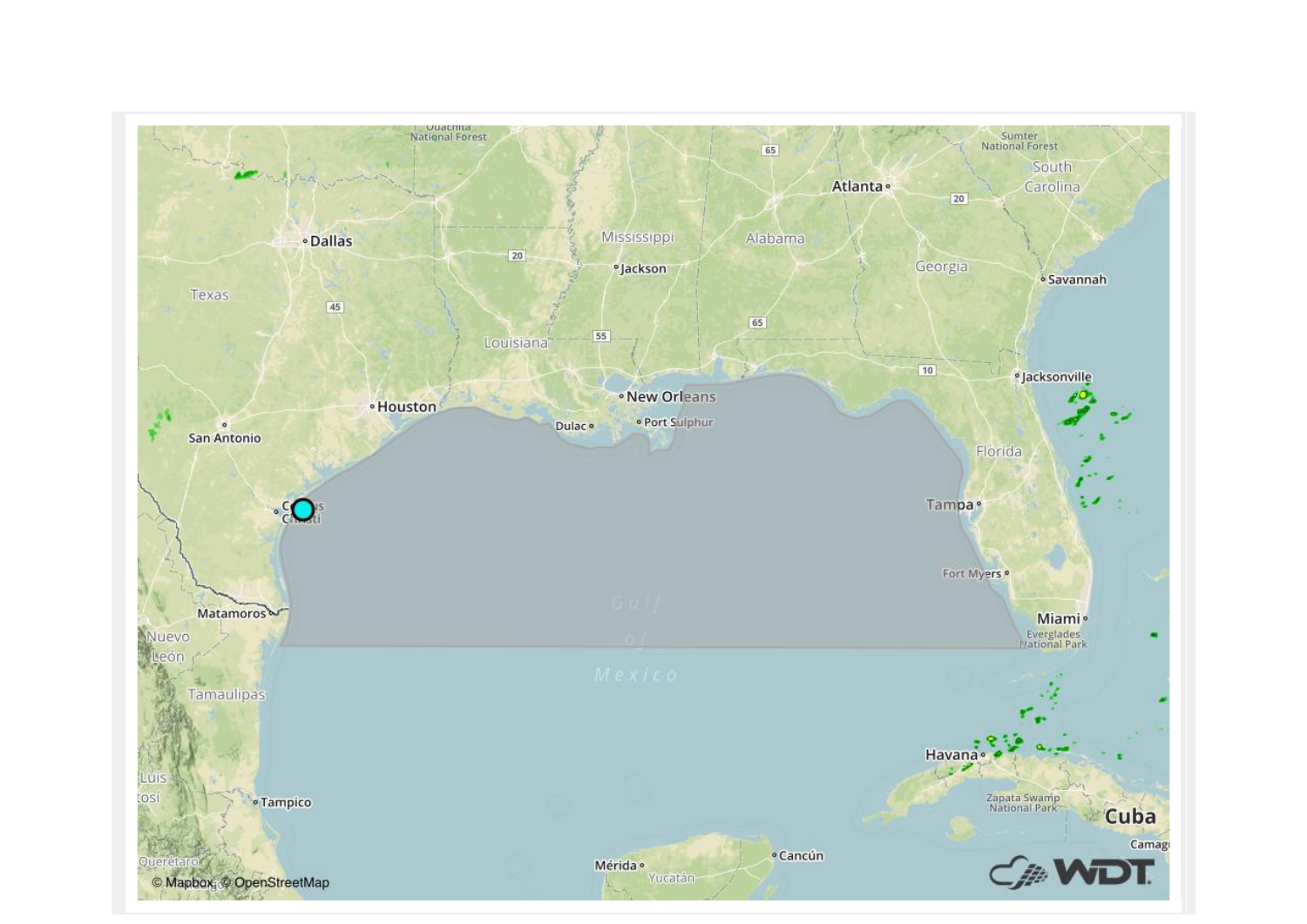### **Gulf of Mexico Synopsis - November 14, 2017**

Northeasterly winds will continue to relax and veer to a more easterly direction for the eastern and central Gulf, and a southeasterly direction for the western Gulf throughout the day today and into tomorrow as a high pressure system continues to build to the northeast of the Gulf. Gentle to moderate sustained winds with moderate to fresh wind gusts will be likely throughout today, with moderate seas lessening to slight levels from north to south. Most of the Gulf will remain rather dry today, but the southwestern portion of the Gulf, where southeasterly winds are pulling in some tropical moisture, will have a low chance of some isolated showers throughout today.

ECMWF surface winds, sea-level pressure, and 6-hour precipitation valid 1200 UTC November 14: http://metgen-images.aws.wdtinc.com.s3.amazonaws.com/images/ehres/gom/2017111400/tp/2017111400\_f12\_gom\_tp.gif

ECMWF surface winds, sea-level pressure, and 6-hour precipitation valid 1200 UTC November 15: http://metgen-images.aws.wdtinc.com.s3.amazonaws.com/images/ehres/gom/2017111400/tp/2017111400\_f36\_gom\_tp.gif

ECMWF surface winds, sea-level pressure, and 6-hour precipitation valid 1200 UTC November 16: http://metgen-images.aws.wdtinc.com.s3.amazonaws.com/images/ehres/gom/2017111400/tp/2017111400\_f60\_gom\_tp.gif

## **A WDT Discussion has been issued for Port of Freeport Fairway Anchorage**

Good Day,



**Port of Freeport Fairway Anchorage WDT Discussion**

A WeatherOps Forecaster has issued a WDT Discussion for WGMA's Port of Freeport Fairway Anchorage at Tuesday, November 14, 2017 4:50 am CST. Monitor in real-time on WeatherOps Map for WGMA.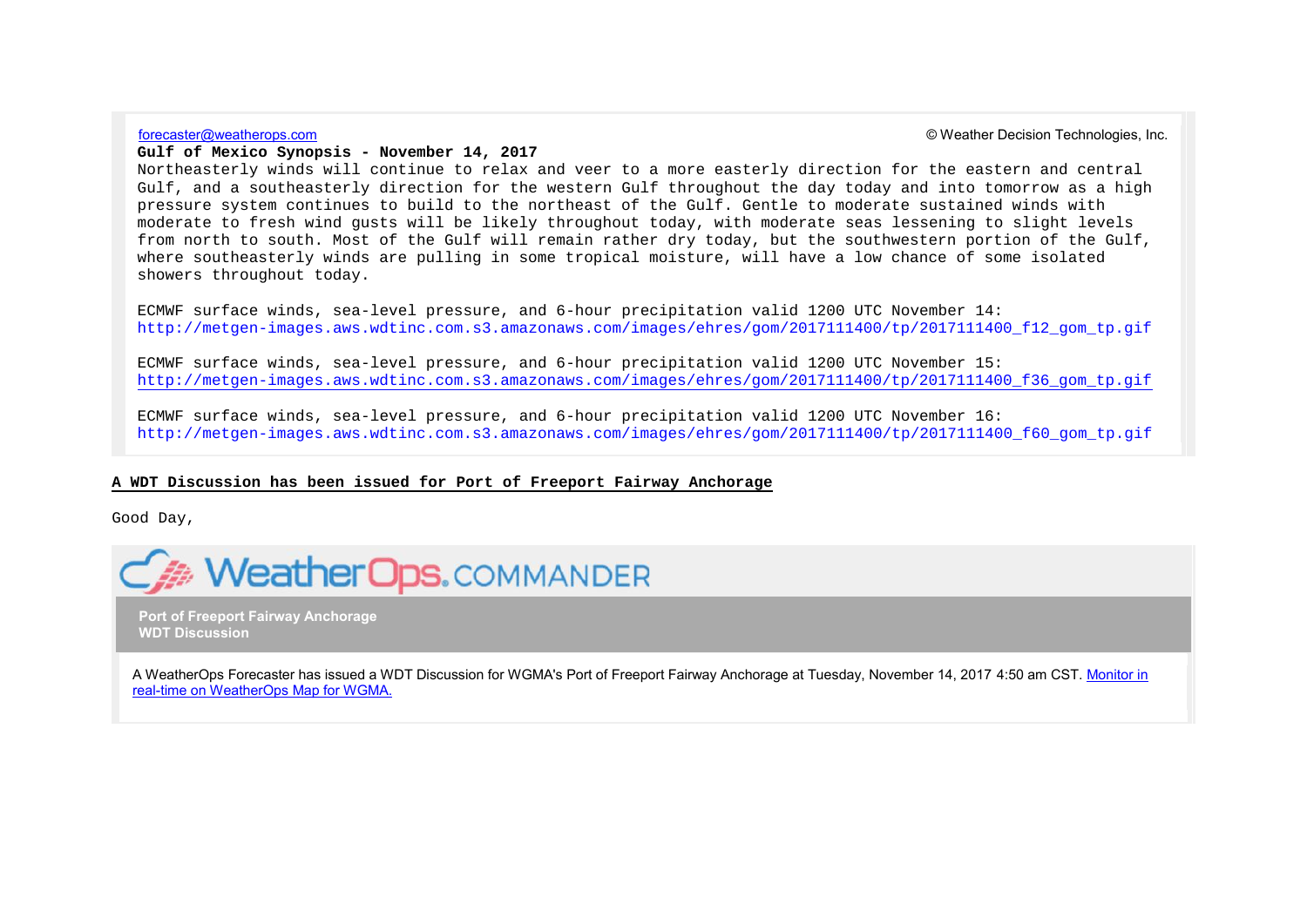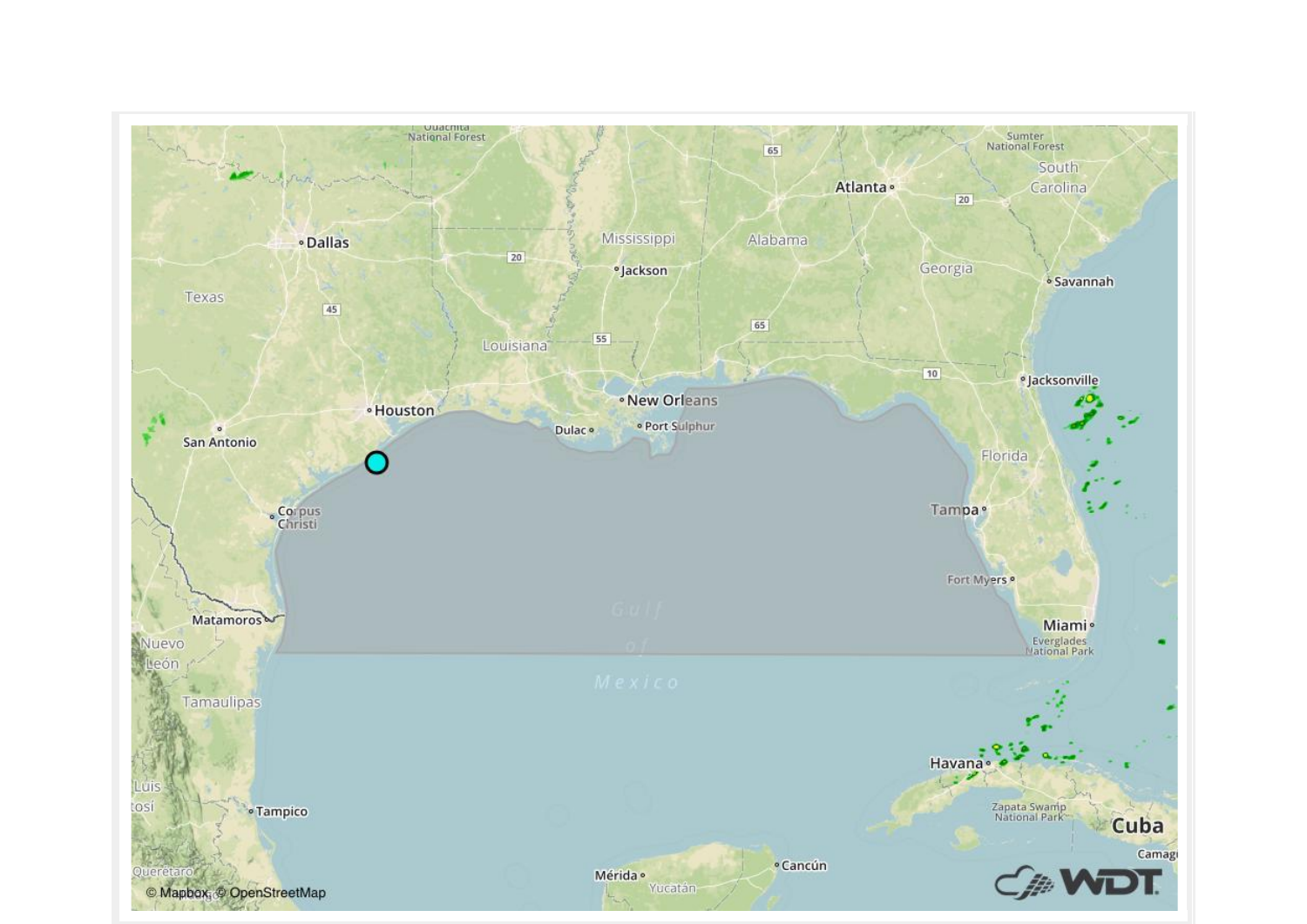### **Gulf of Mexico Synopsis - November 14, 2017**

Northeasterly winds will continue to relax and veer to a more easterly direction for the eastern and central Gulf, and a southeasterly direction for the western Gulf throughout the day today and into tomorrow as a high pressure system continues to build to the northeast of the Gulf. Gentle to moderate sustained winds with moderate to fresh wind gusts will be likely throughout today, with moderate seas lessening to slight levels from north to south. Most of the Gulf will remain rather dry today, but the southwestern portion of the Gulf, where southeasterly winds are pulling in some tropical moisture, will have a low chance of some isolated showers throughout today.

ECMWF surface winds, sea-level pressure, and 6-hour precipitation valid 1200 UTC November 14: http://metgen-images.aws.wdtinc.com.s3.amazonaws.com/images/ehres/gom/2017111400/tp/2017111400\_f12\_gom\_tp.gif

ECMWF surface winds, sea-level pressure, and 6-hour precipitation valid 1200 UTC November 15: http://metgen-images.aws.wdtinc.com.s3.amazonaws.com/images/ehres/gom/2017111400/tp/2017111400\_f36\_gom\_tp.gif

ECMWF surface winds, sea-level pressure, and 6-hour precipitation valid 1200 UTC November 16: http://metgen-images.aws.wdtinc.com.s3.amazonaws.com/images/ehres/gom/2017111400/tp/2017111400\_f60\_gom\_tp.gif

## **A WDT Discussion has been issued for Port of Brownsville Fairway Anchorage**

Good Day,



**Port of Brownsville Fairway Anchorage WDT Discussion**

A WeatherOps Forecaster has issued a WDT Discussion for WGMA's Port of Brownsville Fairway Anchorage at Tuesday, November 14, 2017 4:50 am CST. Monitor in real-time on WeatherOps Map for WGMA.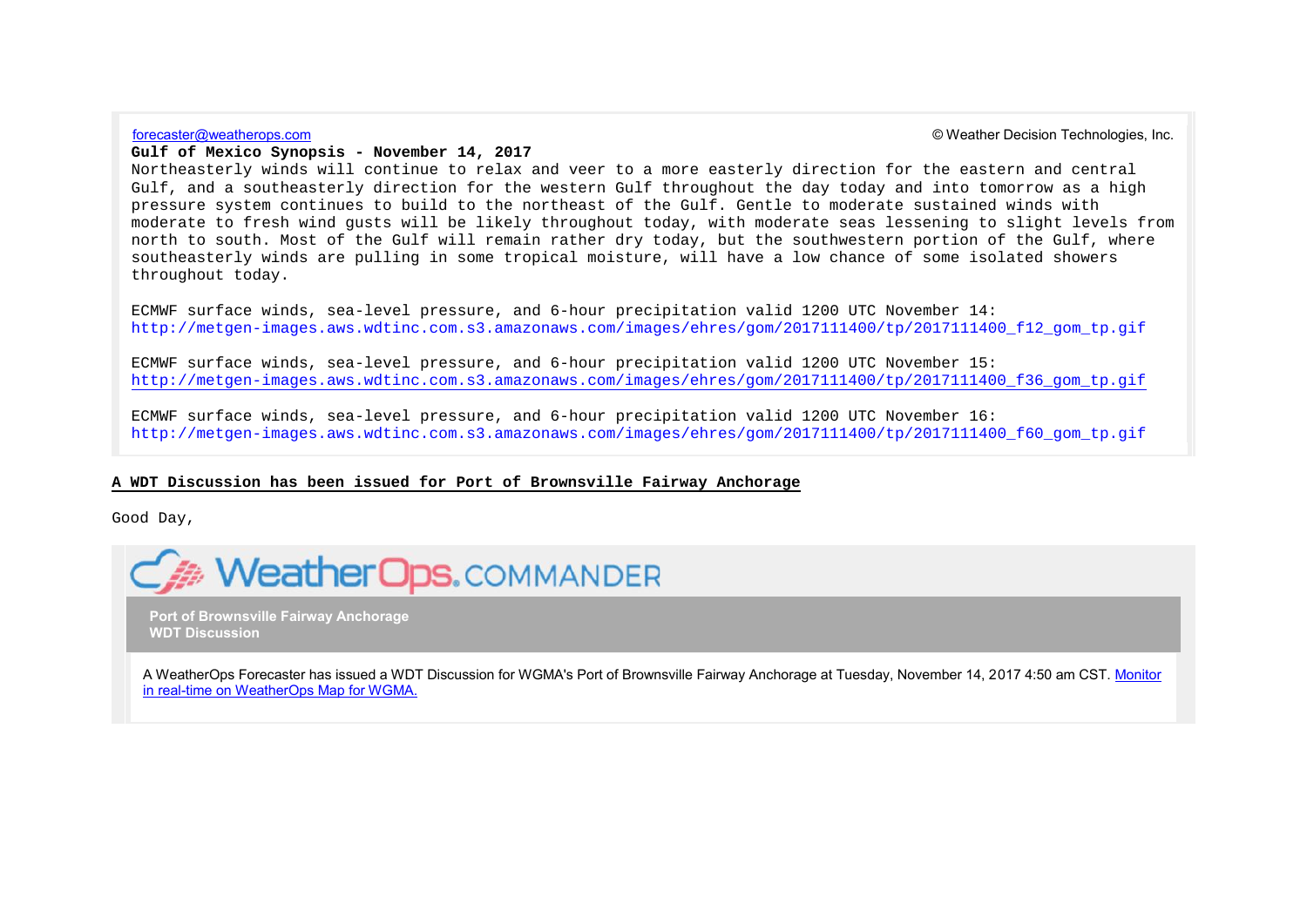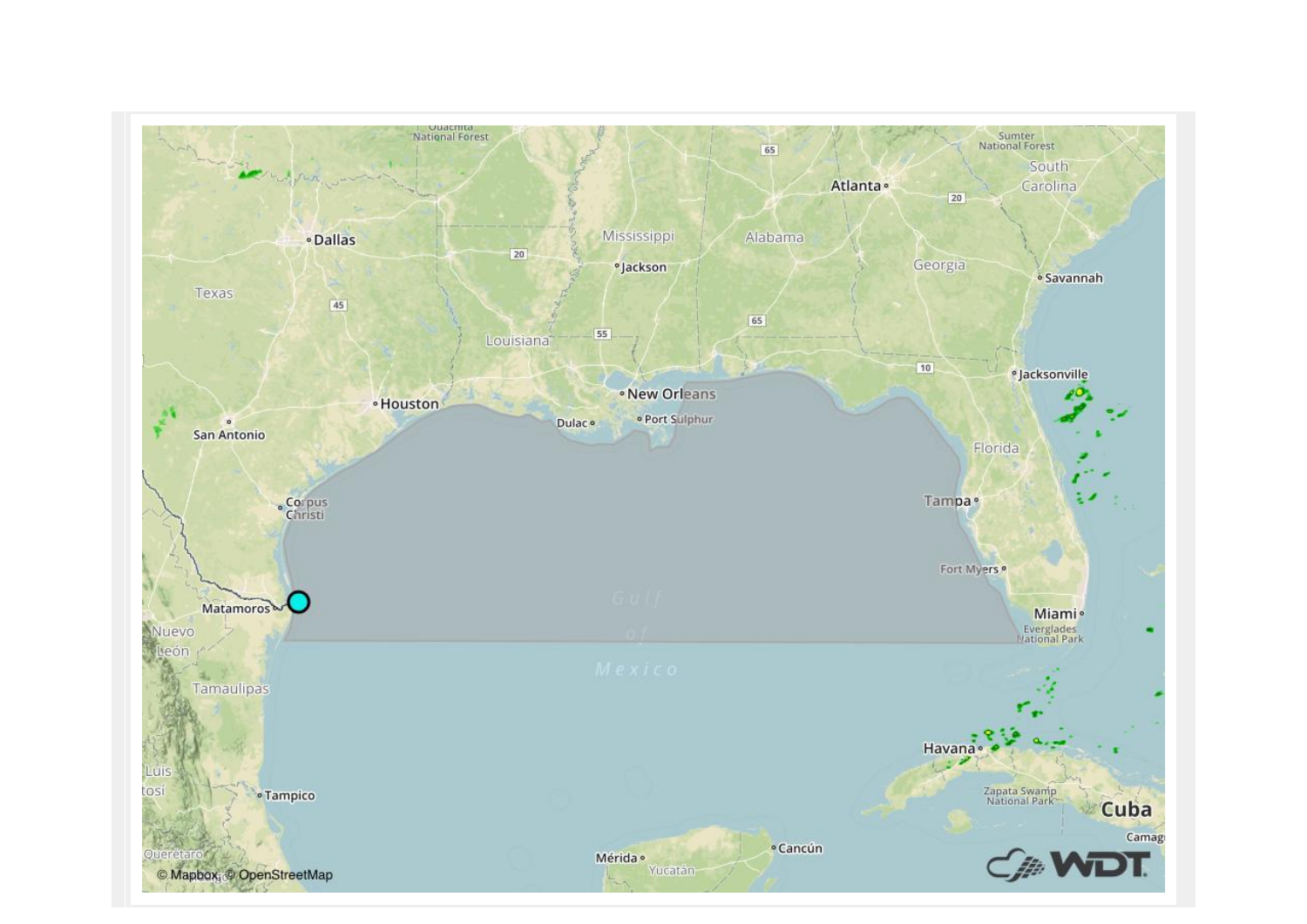### **Gulf of Mexico Synopsis - November 14, 2017**

Northeasterly winds will continue to relax and veer to a more easterly direction for the eastern and central Gulf, and a southeasterly direction for the western Gulf throughout the day today and into tomorrow as a high pressure system continues to build to the northeast of the Gulf. Gentle to moderate sustained winds with moderate to fresh wind gusts will be likely throughout today, with moderate seas lessening to slight levels from north to south. Most of the Gulf will remain rather dry today, but the southwestern portion of the Gulf, where southeasterly winds are pulling in some tropical moisture, will have a low chance of some isolated showers throughout today.

ECMWF surface winds, sea-level pressure, and 6-hour precipitation valid 1200 UTC November 14: http://metgen-images.aws.wdtinc.com.s3.amazonaws.com/images/ehres/gom/2017111400/tp/2017111400\_f12\_gom\_tp.gif

ECMWF surface winds, sea-level pressure, and 6-hour precipitation valid 1200 UTC November 15: http://metgen-images.aws.wdtinc.com.s3.amazonaws.com/images/ehres/gom/2017111400/tp/2017111400\_f36\_gom\_tp.gif

ECMWF surface winds, sea-level pressure, and 6-hour precipitation valid 1200 UTC November 16: http://metgen-images.aws.wdtinc.com.s3.amazonaws.com/images/ehres/gom/2017111400/tp/2017111400\_f60\_gom\_tp.gif

### **A WDT Discussion has been issued for Port of Lake Charles Fairway Anchorage**

Good Day,



**Port of Lake Charles Fairway Anchorage WDT Discussion**

A WeatherOps Forecaster has issued a WDT Discussion for WGMA's Port of Lake Charles Fairway Anchorage at Tuesday, November 14, 2017 4:50 am CST. Monitor in real-time on WeatherOps Map for WGMA.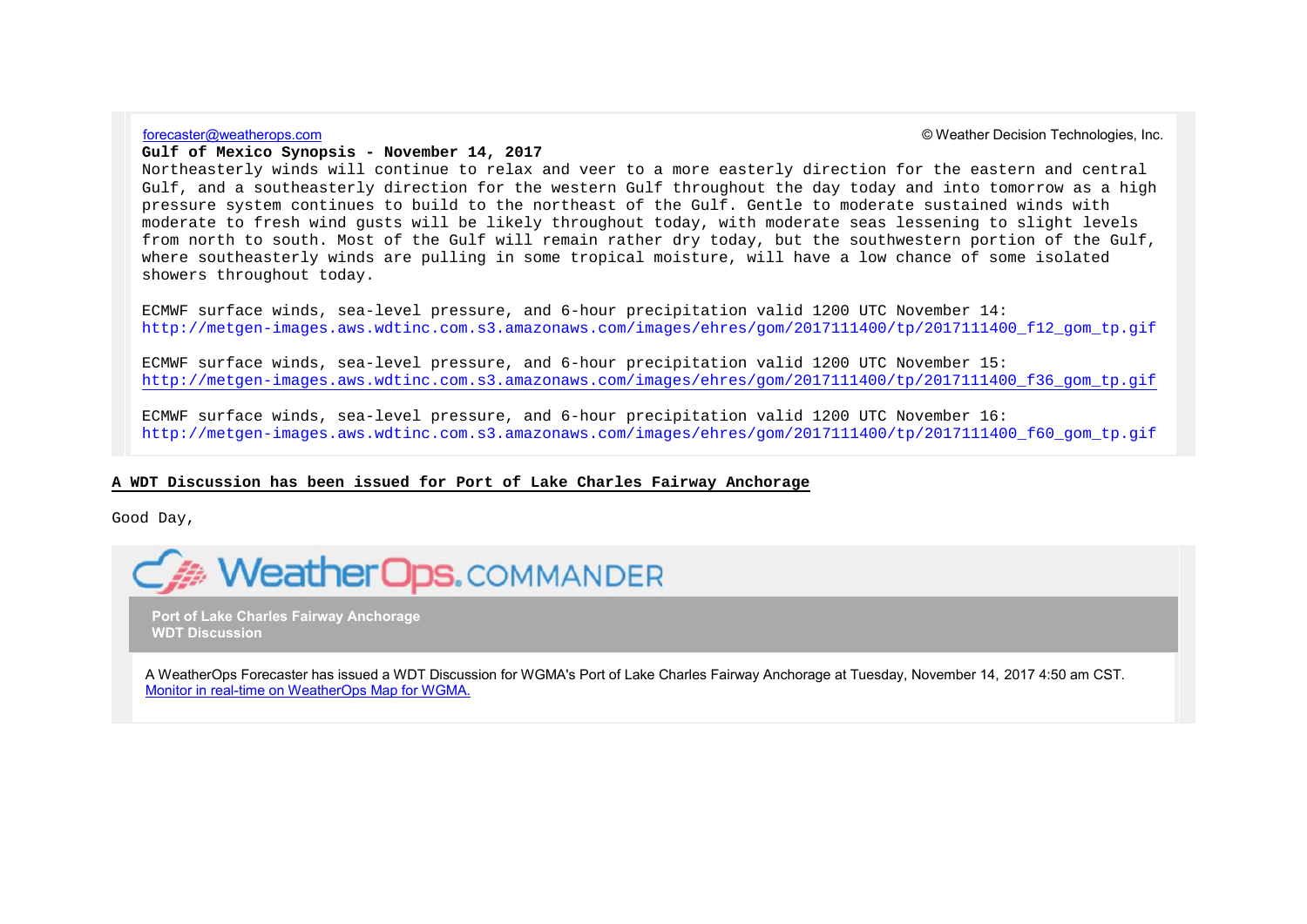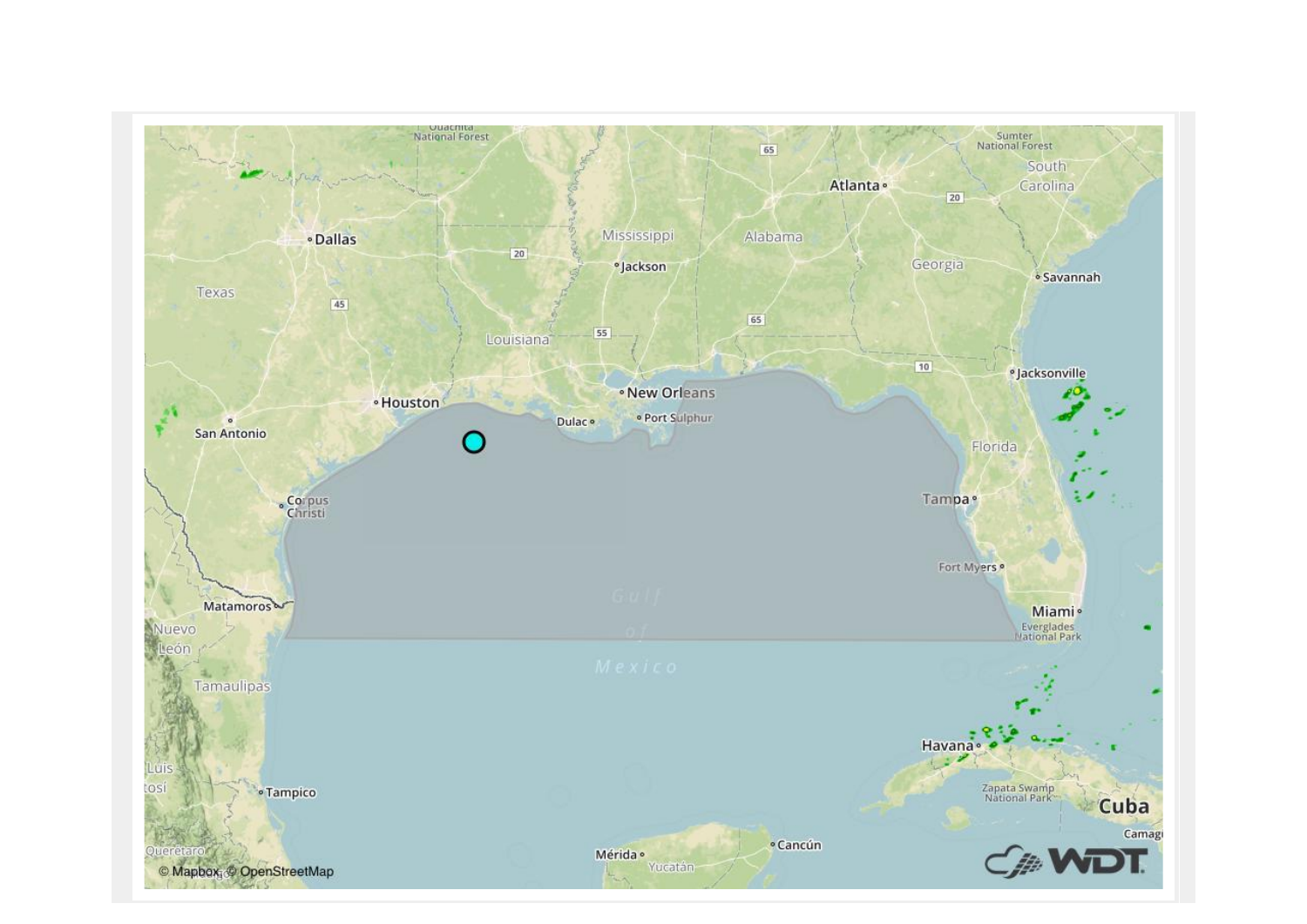### **Gulf of Mexico Synopsis - November 14, 2017**

Northeasterly winds will continue to relax and veer to a more easterly direction for the eastern and central Gulf, and a southeasterly direction for the western Gulf throughout the day today and into tomorrow as a high pressure system continues to build to the northeast of the Gulf. Gentle to moderate sustained winds with moderate to fresh wind gusts will be likely throughout today, with moderate seas lessening to slight levels from north to south. Most of the Gulf will remain rather dry today, but the southwestern portion of the Gulf, where southeasterly winds are pulling in some tropical moisture, will have a low chance of some isolated showers throughout today.

ECMWF surface winds, sea-level pressure, and 6-hour precipitation valid 1200 UTC November 14: http://metgen-images.aws.wdtinc.com.s3.amazonaws.com/images/ehres/gom/2017111400/tp/2017111400\_f12\_gom\_tp.gif

ECMWF surface winds, sea-level pressure, and 6-hour precipitation valid 1200 UTC November 15: http://metgen-images.aws.wdtinc.com.s3.amazonaws.com/images/ehres/gom/2017111400/tp/2017111400\_f36\_gom\_tp.gif

ECMWF surface winds, sea-level pressure, and 6-hour precipitation valid 1200 UTC November 16: http://metgen-images.aws.wdtinc.com.s3.amazonaws.com/images/ehres/gom/2017111400/tp/2017111400\_f60\_gom\_tp.gif

### **A WDT Discussion has been issued for Port of Point Comfort Fairway Anchorage**

Good Day,



**Port of Point Comfort Fairway Anchorage WDT Discussion**

A WeatherOps Forecaster has issued a WDT Discussion for WGMA's Port of Point Comfort Fairway Anchorage at Tuesday, November 14, 2017 4:50 am CST. Monitor in real-time on WeatherOps Map for WGMA.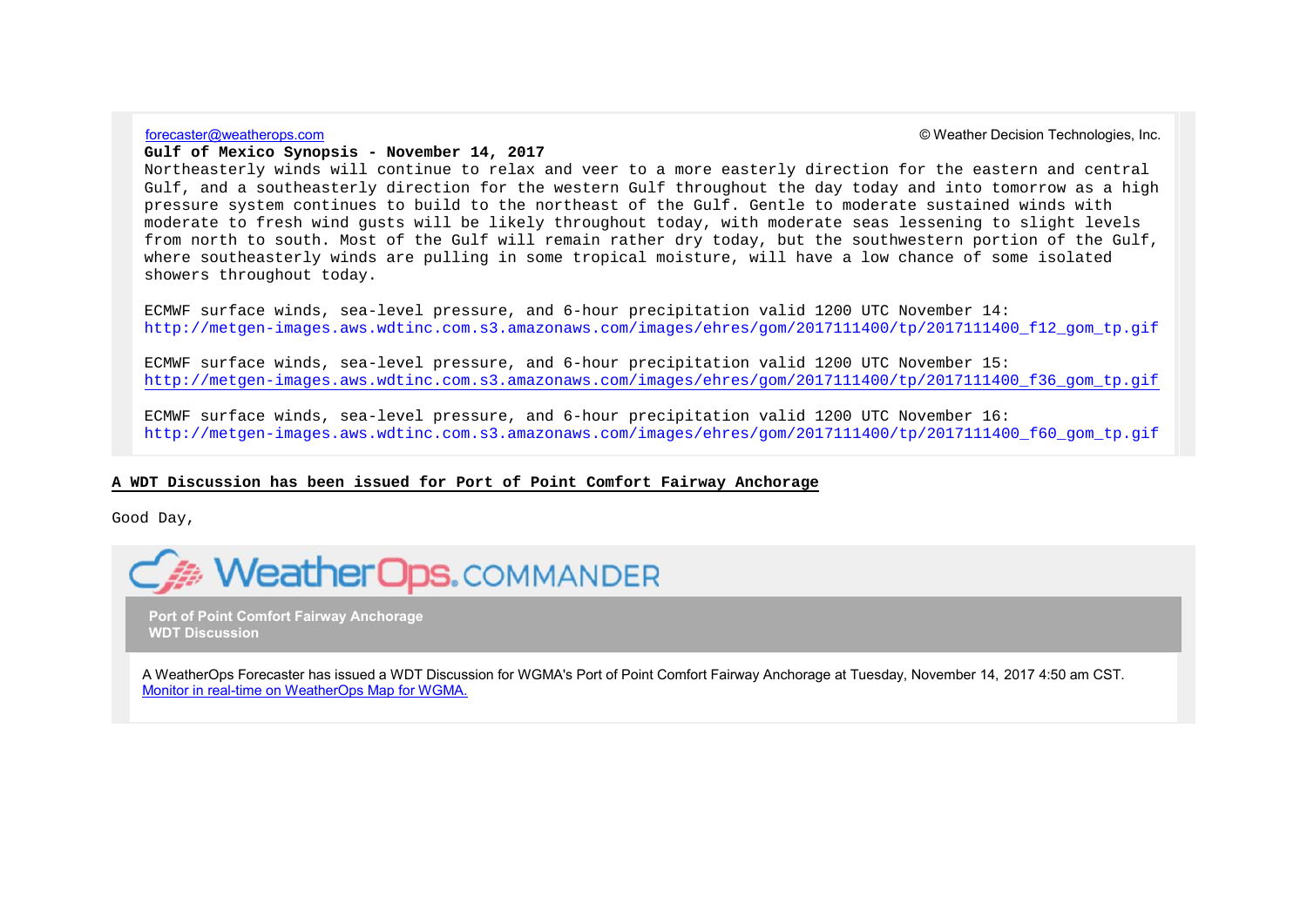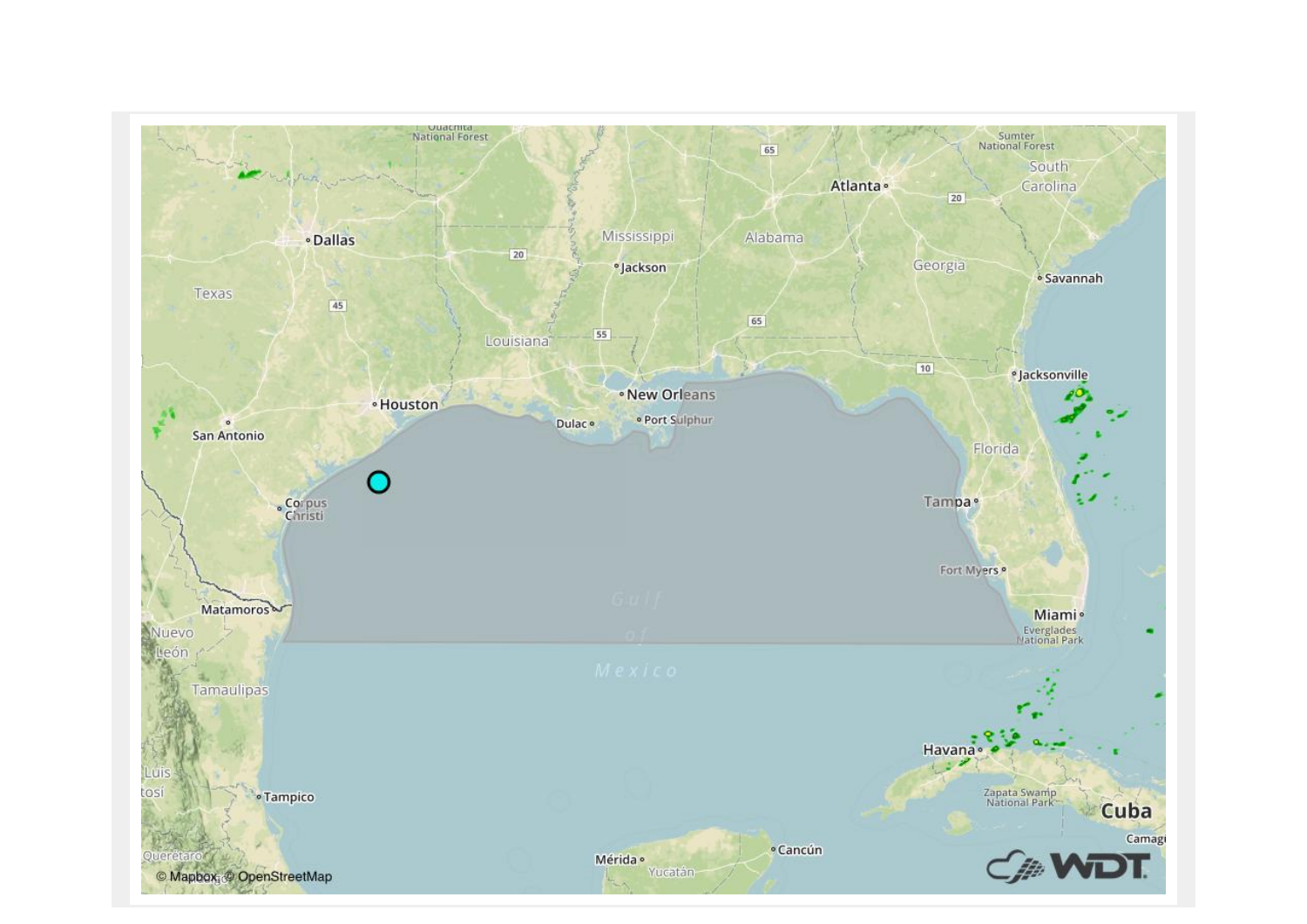### **Gulf of Mexico Synopsis - November 14, 2017**

Northeasterly winds will continue to relax and veer to a more easterly direction for the eastern and central Gulf, and a southeasterly direction for the western Gulf throughout the day today and into tomorrow as a high pressure system continues to build to the northeast of the Gulf. Gentle to moderate sustained winds with moderate to fresh wind gusts will be likely throughout today, with moderate seas lessening to slight levels from north to south. Most of the Gulf will remain rather dry today, but the southwestern portion of the Gulf, where southeasterly winds are pulling in some tropical moisture, will have a low chance of some isolated showers throughout today.

ECMWF surface winds, sea-level pressure, and 6-hour precipitation valid 1200 UTC November 14: http://metgen-images.aws.wdtinc.com.s3.amazonaws.com/images/ehres/gom/2017111400/tp/2017111400\_f12\_gom\_tp.gif

ECMWF surface winds, sea-level pressure, and 6-hour precipitation valid 1200 UTC November 15: http://metgen-images.aws.wdtinc.com.s3.amazonaws.com/images/ehres/gom/2017111400/tp/2017111400\_f36\_gom\_tp.gif

ECMWF surface winds, sea-level pressure, and 6-hour precipitation valid 1200 UTC November 16: http://metgen-images.aws.wdtinc.com.s3.amazonaws.com/images/ehres/gom/2017111400/tp/2017111400\_f60\_gom\_tp.gif

## **A WDT Discussion has been issued for Port of Beaumont & Port Arthur Fairway Anchor**

Good Day,



**Port of Beaumont & Port Arthur Fairway Anchor WDT Discussion**

A WeatherOps Forecaster has issued a WDT Discussion for WGMA's Port of Beaumont & Port Arthur Fairway Anchor at Tuesday, November 14, 2017 4:50 am CST. Monitor in real-time on WeatherOps Map for WGMA.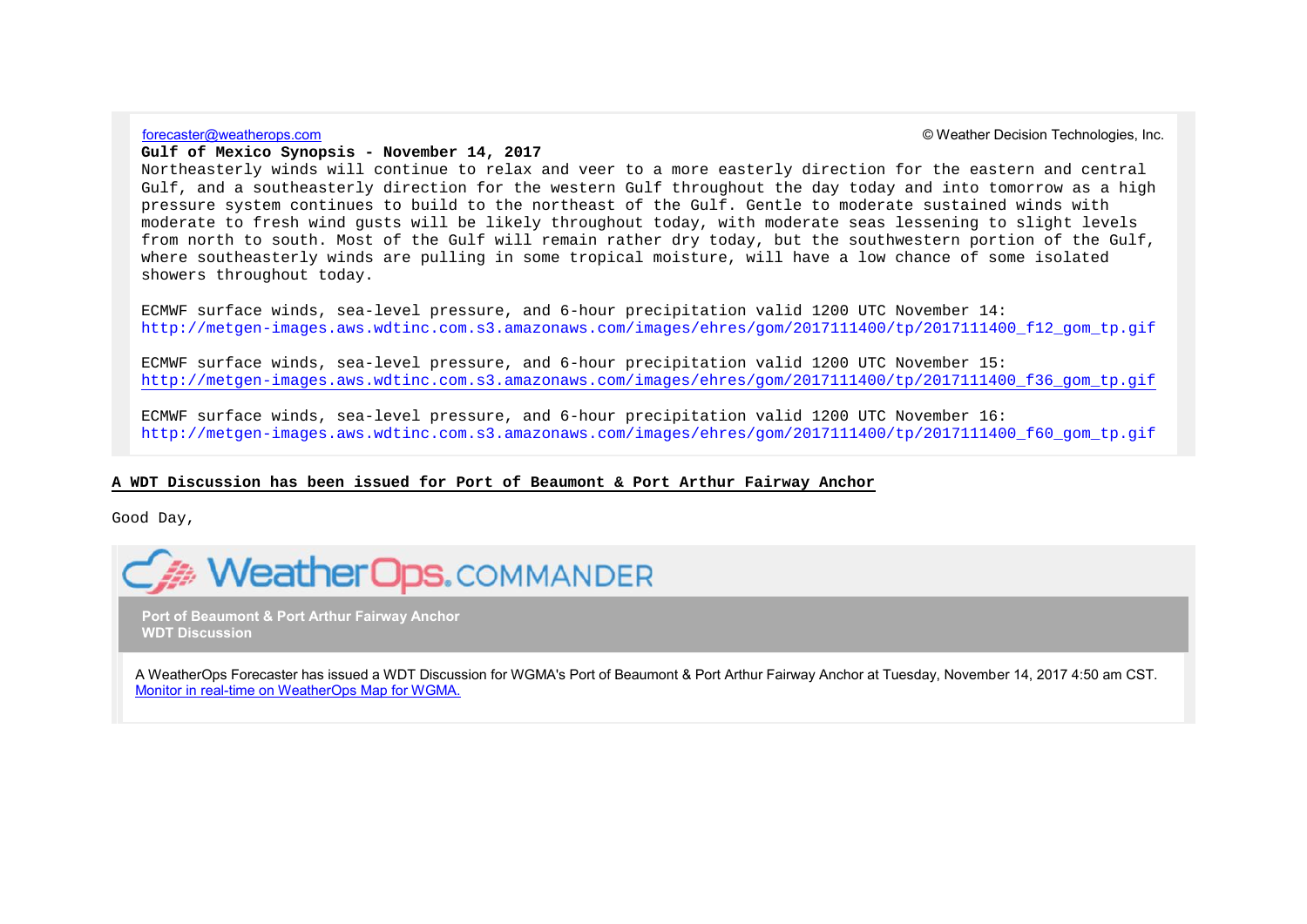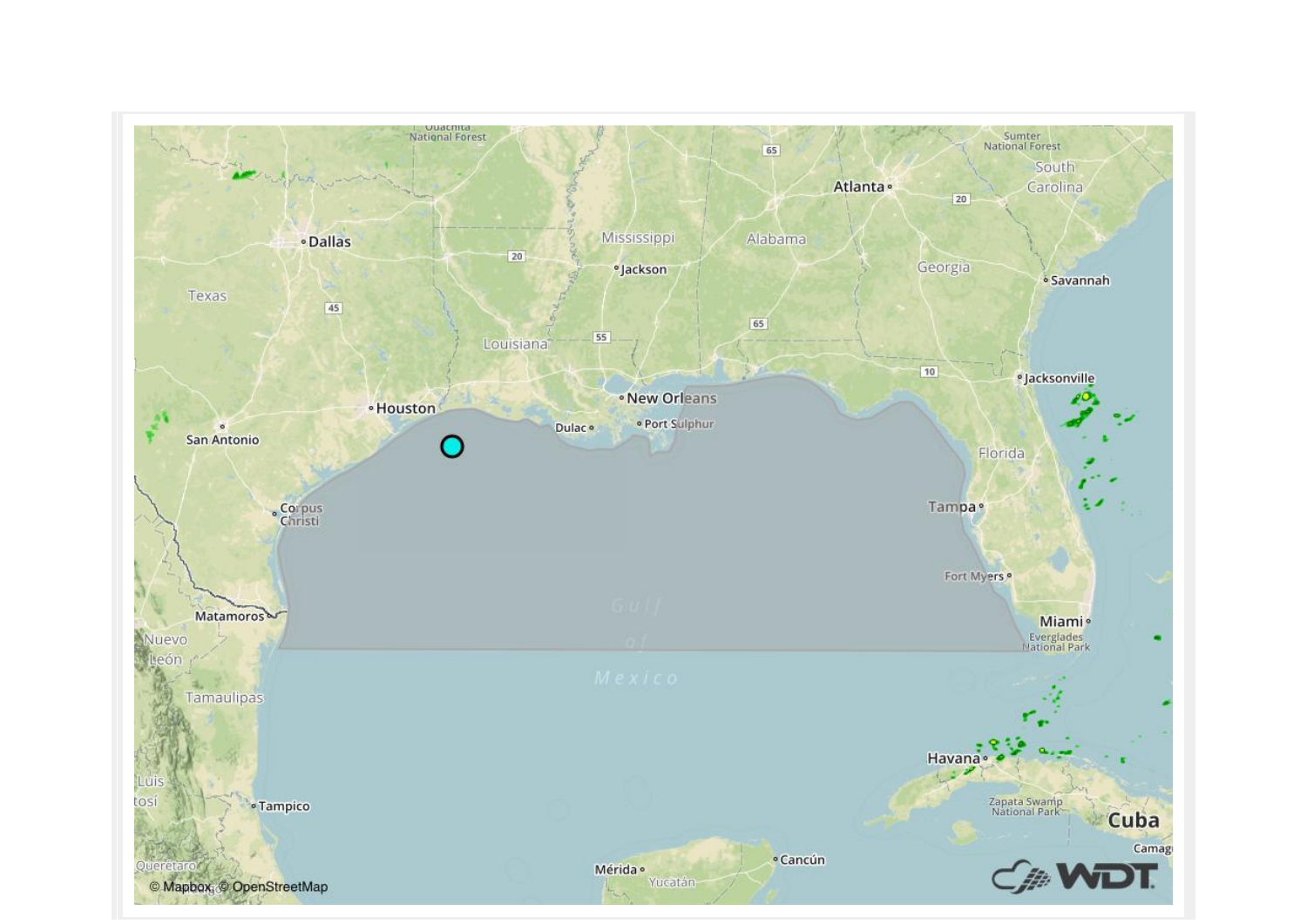### **Gulf of Mexico Synopsis - November 14, 2017**

Northeasterly winds will continue to relax and veer to a more easterly direction for the eastern and central Gulf, and a southeasterly direction for the western Gulf throughout the day today and into tomorrow as a high pressure system continues to build to the northeast of the Gulf. Gentle to moderate sustained winds with moderate to fresh wind gusts will be likely throughout today, with moderate seas lessening to slight levels from north to south. Most of the Gulf will remain rather dry today, but the southwestern portion of the Gulf, where southeasterly winds are pulling in some tropical moisture, will have a low chance of some isolated showers throughout today.

ECMWF surface winds, sea-level pressure, and 6-hour precipitation valid 1200 UTC November 14: http://metgen-images.aws.wdtinc.com.s3.amazonaws.com/images/ehres/gom/2017111400/tp/2017111400\_f12\_gom\_tp.gif

ECMWF surface winds, sea-level pressure, and 6-hour precipitation valid 1200 UTC November 15: http://metgen-images.aws.wdtinc.com.s3.amazonaws.com/images/ehres/gom/2017111400/tp/2017111400\_f36\_gom\_tp.gif

ECMWF surface winds, sea-level pressure, and 6-hour precipitation valid 1200 UTC November 16: http://metgen-images.aws.wdtinc.com.s3.amazonaws.com/images/ehres/gom/2017111400/tp/2017111400\_f60\_gom\_tp.gif

## **A WDT Discussion has been issued for Port of Mobile Fairway Anchorage**

Good Day,



**Port of Mobile Fairway Anchorage WDT Discussion**

A WeatherOps Forecaster has issued a WDT Discussion for WGMA's Port of Mobile Fairway Anchorage at Tuesday, November 14, 2017 4:50 am CST. Monitor in real-time on WeatherOps Map for WGMA.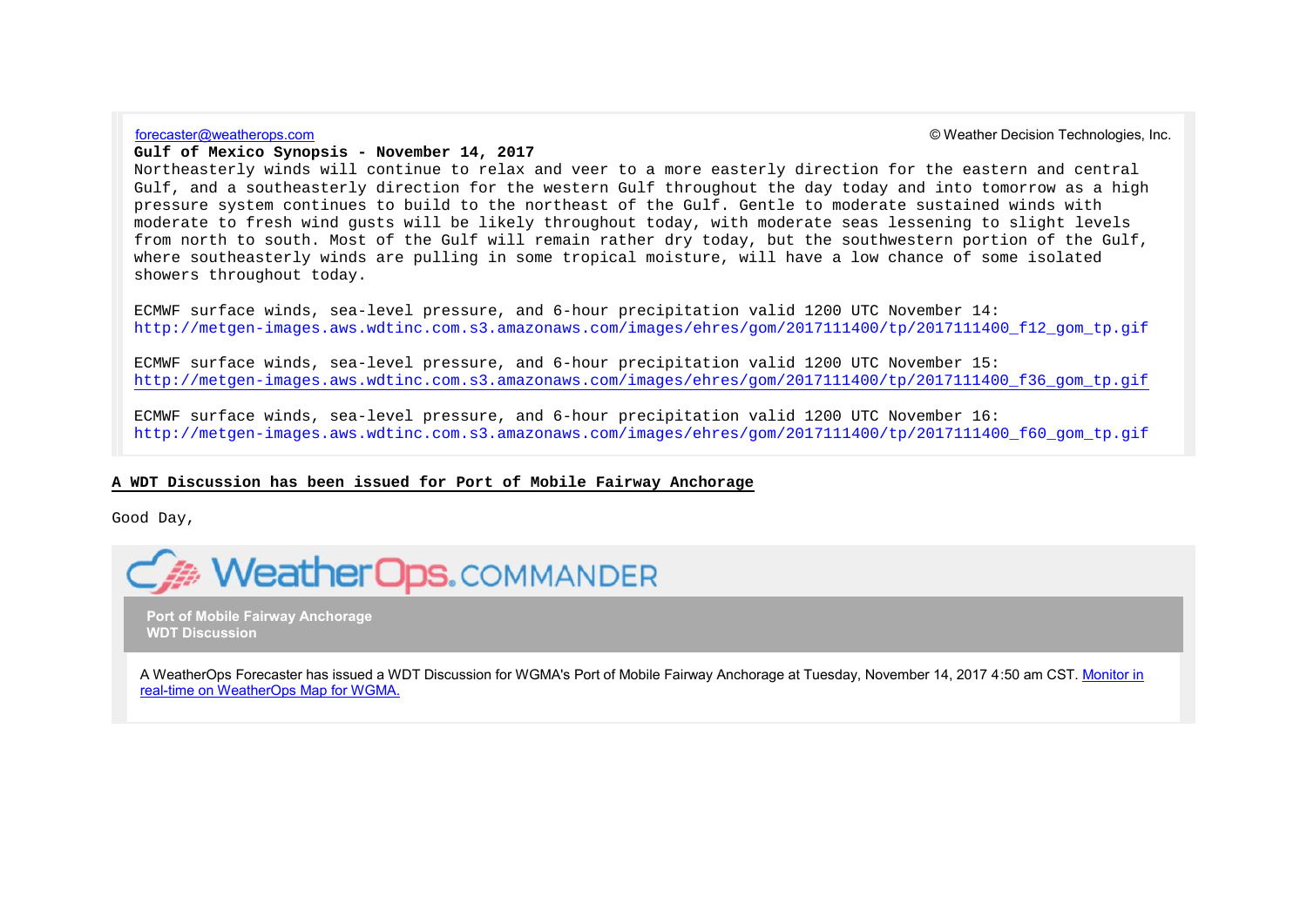